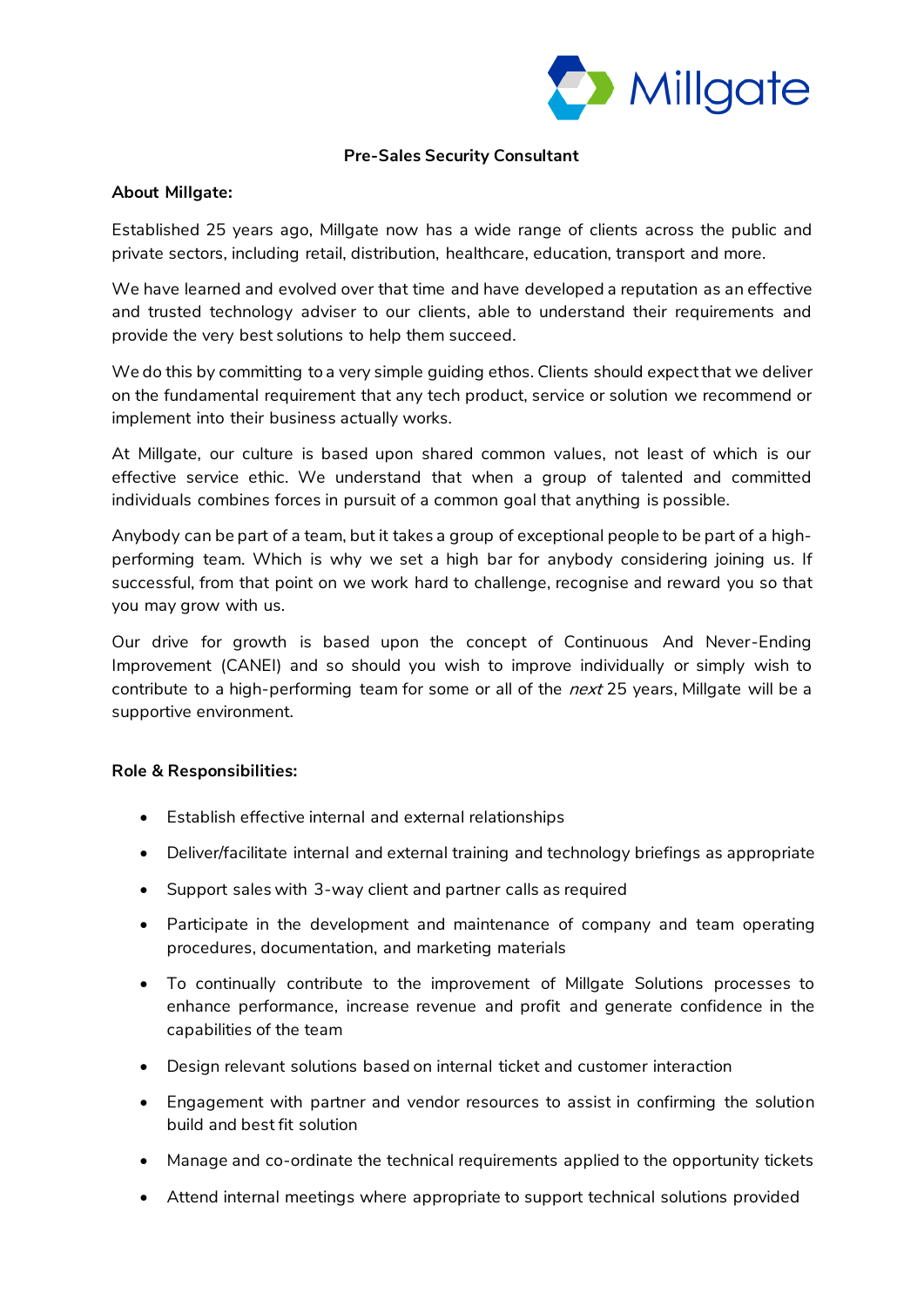

- Work closely with the account team on a project-by-project basis
- To assist in increasing sales through developing technically and commercially innovative solutions
- To manage and co-ordinate all workflows for allocated OTDB tickets where appropriate
- To attend internal and external meetings as appropriate

### **Essential Criteria:**

- Proven experience in a Pre-Sales capacity with high level of technical design, commercial awareness and customer interface skills
- Exceptional presentation skills with experience presenting at senior manager/director level
- Good general knowledge of industry trends and developments
- Previous experience of dealing with strategic lead accounts
- Ability to transpose business drivers into a technology-based solution
- Ability to balance sales and delivery experiences
- Able to lead by example and set exemplary levels of integrity and professionalism that team members strive to emulate
- Specialist knowledge in one of the focus solutions technology areas (Network, Security, Cloud & Data Centre) across multiple vendors
- Willingness to travel, driver's licence, and flexible working hours

### **Self-Management:**

- Works interdependently with all relevant functions (Sales; Service implementation and delivery; Commercial; Marketing; Training)
- Contribute to creating a good team atmosphere
- Embraces personal challenges
- Is resilient, optimistic and open to change
- Collaborative approach
- Self-motivated, flexible and works well under pressure
- Appetite for continuous personal development